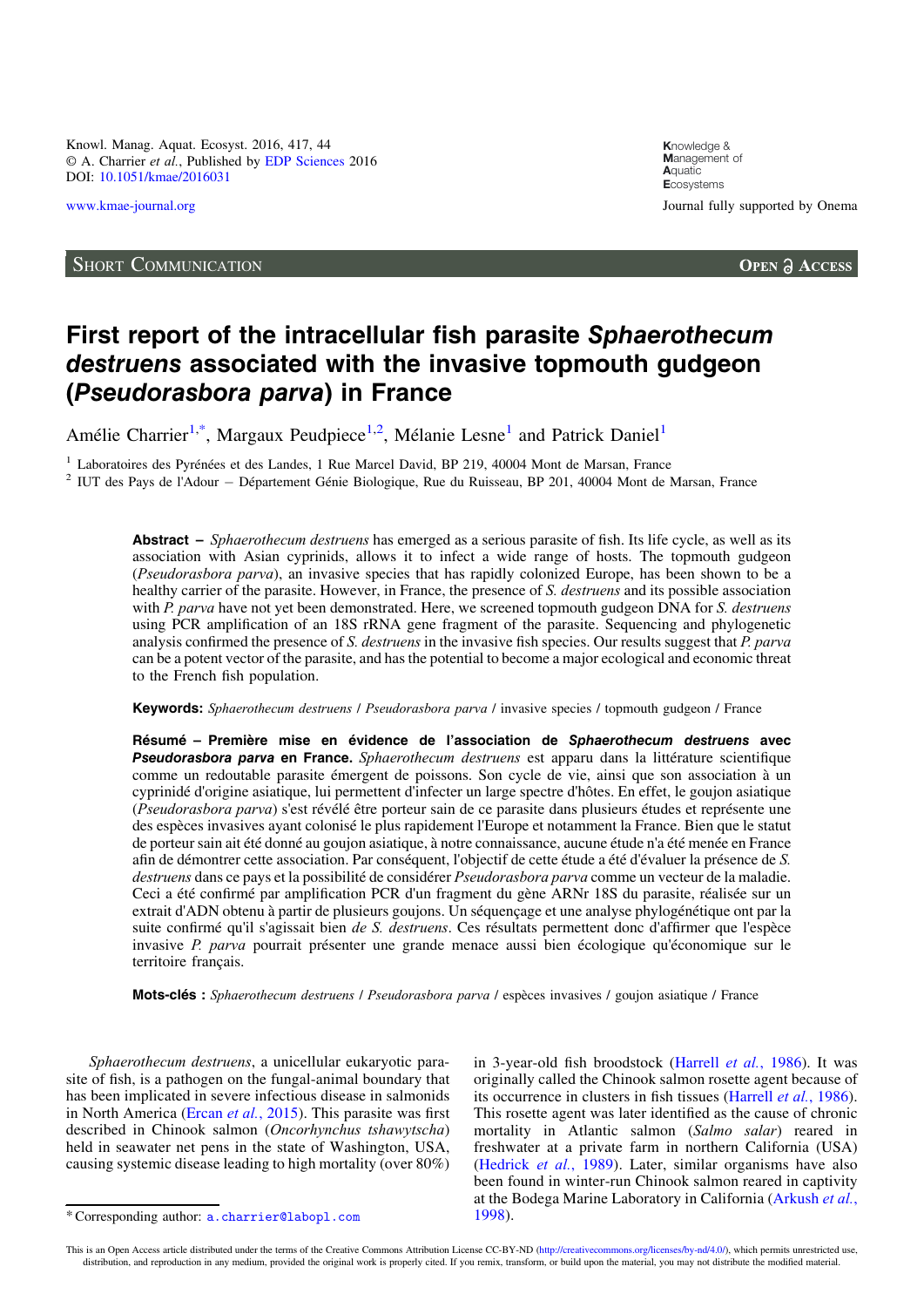These three American isolates have been deposited in the American Type Culture Collection (ATCC), designated as RA-1 (Chinook salmon in Washington), RA-2 (Atlantic salmon in California) and RA-3 (winter-run Chinook salmon in California) under accession numbers ATCC 50643, ATCC 50644, and ATCC 50615, respectively [\(Arkush](#page-3-0) et al., 2003). Experiments conducted on the parasite's life cycle and on phylogenetic data led to the classification of the rosette agent as a new genus, designated as S. destruens [\(Arkush](#page-3-0) et al., 2003).

The spore stage of S. *destruens* reproduces asexually within the host cells. This intracellular multiplication occurs in various organs, accumulating until the host cells burst, leading to cell death and eventually chronic fish mortality. Infected fish release the spores into the water through urine, bile and reproductive fluids. In the water, a free-living spore stage can then infect other, susceptible fish ([Arkush](#page-3-0) et al., 2003). This versatile life cycle promotes contact with diverse fish species.

Furthermore, as a generalist pathogen, S. destruens can infect multiple hosts, such as the above-mentioned American salmonids (Chinook salmon, Atlantic salmon), but also rainbow trout (Oncorhynchus mykiss) and brown trout (Salmo trutta) [\(Arkush](#page-3-0) et al., 1998). More recent studies have also reported infections in cyprinids (sunbleak, Leucaspius delineatus; bream, Abramis brama; carp, Cyprinus carpio; roach, Rutilus rutilus) [\(Gozlan](#page-3-0) et al., 2009). Given its potential to infect diverse other species, S. destruens has become a major worldwide threat for fish biodiversity [\(Arkush](#page-3-0) *et al.*, 2003; [Al-Shorbaji](#page-3-0) et al., 2015). Although many cyprinids are highly susceptible to S. *destruens* infection, the topmouth gudgeon (Pseudorasbora parva) is a healthy carrier of the parasite. This species originates from eastern Asia including Japan, Korea and southeast Siberia ([Perdices and Doadrio, 1992](#page-3-0)), and has successfully colonized European waters since the early 1960s, mainly by accidental introduction. This invasive fish has spread at a high rate, invading five new countries each decade, and is classified as a worldwide pest [\(Welcomme, 1992](#page-3-0); [Gozlan](#page-3-0) et al., 2010). Furthermore, a recent study demonstrated that the topmouth gudgeon has transmitted S. destruens to sea bass (Dicentrarchus labrax) farms, leading to significant economic losses (Ercan et al.[, 2015](#page-3-0)). Its colonization success can be attributed to its early maturity, high fecundity and ability to adapt to new pathogens and environmental conditions ([Gozlan](#page-3-0) et al., 2010).

In France, this invasive fish species was first reported in 1980 ([Allardi and Chancerel, 1988](#page-3-0)). A survey of fish populations in metropolitan France between 1990 and 2009 showed that this non-native species has spread dramatically (Poulet et al.[, 2011](#page-3-0)), colonizing many French rivers.

One of the major issues in the introduction of new species is the transfer of pests to native species. To our knowledge, no study has yet been carried out in France to assess the status of P. parva as a carrier of S. destruens. This type of investigation is all the more urgent because *P. parva* is also currently suspected of being a new vector of other diseases, such as anguillicolosis in France (Cesco et al.[, 2001\)](#page-3-0). Here, we used molecular methods to determine whether the French population of topmouth gudgeons can be a vector of S. destruens.

Twelve topmouth gudgeons caught by backpack electrofishing in a small stream tributary of the Adour River, near Dax, France, were brought to the laboratory to screen for the presence of S. destruens. The internal organs (kidney, liver,



Fig. 1. Molecular detection of the Sphaerothecum destruens 18S gene. Lane 1: 100 bp DNA ladder; Lanes 2 and 3 show PCR products obtained from 300 ng of DNA from the positive control (isolate RA-1) and from 300 ng of DNA from a Pseudorasbora parva sample, respectively; Lane 4: negative control (*i.e.*, no template).

spleen and gonads) from these 12 fish were pooled together. DNA was extracted from 0.1 g of these pooled organs using the NucleoSpin® Tissue kit (Macherey-Nagel) according to the manufacturer's instructions. Prior to extraction, the samples were crushed in lysis buffer using a tissue homogenizer (Precellys® 24, Bertin), then incubated at 56 °C overnight with proteinase K. DNA was also extracted from the North American isolate of S. *destruens* (RA-1) deposited in the ATCC under accession number  $ATCC^{\circ}$  50643<sup>TM</sup>. This isolate was used as a positive control in the molecular detection experiments. To screen for S. destruens DNA, a nested polymerase chain reaction (PCR) protocol targeting the S. destruens 18S rRNA gene was performed on 300 ng of sample. PCRs were prepared in  $50 \mu L$  with the HotStar HiFidelity Polymerase Kit (Qiagen) using primer sets F1 (5'-AAT CGT ATG ACA TTT TGT CGA C-3') and R1 (5'-GAA GTC ACA GGC GAT TCG G-3') for the first round, then F2 (5'-ACA GGG CTT TTT AAG TCT TGT-3') and R2 (5'-ATG GAG TCA TAG AAT TAA CAT CC-3') for the second round ([Andreou](#page-3-0) et al., 2011). Thermal cycling conditions used for both PCR rounds were as follows: 94 °C for 15 min, 35 cycles of 94 °C for 1 min, 55 °C for 1 min and 72 °C for 1 min, followed by a final elongation of 10 min. PCR products were loaded on 2% agarose gels for electrophoresis. Parasitespecific DNA was amplified from the positive control (RA-1) and from the topmouth gudgeon sample and a band was visible at the expected size (589 bp). The negative control (PCR without template) showed no amplification, ruling out any potential external contamination of the samples (Fig. 1).

The PCR products were sequenced to confirm the presence of S. destruens on P. parva sampled in France. First, the PCR product was excised from the gel and purified using Wizard<sup>®</sup> SV Gel and PCR Clean-Up System (Promega) for cloning into pGEM® -T Easy Vector (Promega). Three clones were sequenced by GATC Biotech with T7 and SP6 primers (Nag *et al.*[, 1988\)](#page-3-0). The sequences obtained from the gudgeon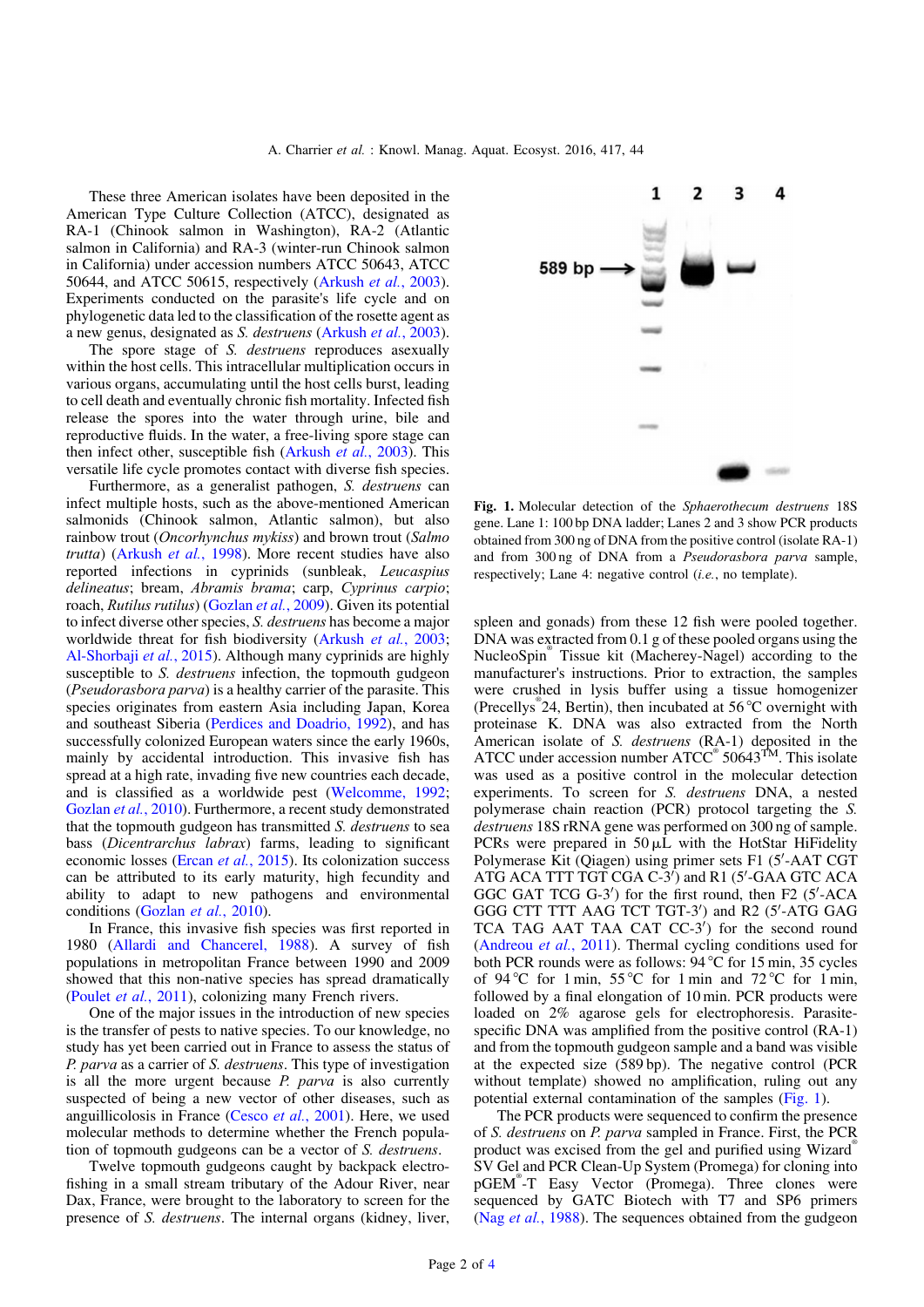A. Charrier et al. : Knowl. Manag. Aquat. Ecosyst. 2016, 417, 44



Fig. 2. Phylogenetic tree resulting from the neighbor-joining analysis of the 18S rRNA sequences obtained from *Pseudorasbora parva* sampled in France and Sphaerothecum destruens sequences from GenBank, using MEGA4 software. The Dermocystidium salmonis 18S rRNA sequence was used as an outgroup. The bar represents 1% sequence divergence. The evolutionary distances were computed using the Maximum Composite Likelihood method and expressed as the number of base substitutions per site. Accession numbers are indicated in parentheses. Fish species associated with S. destruens infection, country of discovery and reference are from <sup>1</sup>topmouth gudgeon in the Netherlands [\(Spikmans](#page-3-0) et al.[, 2013\)](#page-3-0); <sup>2</sup>topmouth gudgeon in France (this study); <sup>3</sup>Chinook salmon in Washington, US ([Arkush](#page-3-0) et al., 2003); <sup>4</sup>Atlantic salmon in US ([Arkush](#page-3-0) et al., 2003); <sup>5</sup>sunbleak in United Kingdom (Paley et al.[, 2012](#page-3-0)); <sup>6</sup>winter-run Chinook salmon in California, US [\(Arkush](#page-3-0) et al., 2003).

DNA sample were checked against ApE (A plasmid Editor by M. Wayne Davis) and a nucleotide BLAST search. This analysis revealed perfect identity between the three sequenced clones and an identity of 99% between this sequence (deposited in GenBank; accession number KX450256) and known sequences of S. destruens in GenBank (E-value 0.0). These sequences were aligned using Clustal X [\(Thompson](#page-3-0) et al.[, 1997](#page-3-0)) for subsequent phylogenetic analysis based on a neighbor-joining tree constructed using MEGA 4 ([Tamura](#page-3-0) et al.[, 2007\)](#page-3-0) (Fig. 2). Various 18S rRNA sequences were included in the alignment to represent different infected fish species as well as countries where S. destruens infections have been detected. Sequences of North American S. *destruens* isolates are represented by RA-1, RA-2, and RA-3 (GenBank accession numbers: AY267344; AY267346 and AY267345, respectively). Sequences for European isolates are from P. parva found at two different sampling sites in Netherlands (accession numbers KC896010 to KC896020) ([Spikmans](#page-3-0) et al.[, 2013\)](#page-3-0) and from sunbleak isolated in England (UK-Cefas1; accession number FN996945). The 18S rRNA sequence from Dermocystidium salmonis isolated from Chinook salmon (accession number U21337) was also used in this analysis as an outgroup. Phylogenetic analysis revealed that the sequence obtained in this study on P. parva sampled in France clustered with all S. destruens sequences obtained from various infected fish in Europe and North America with very minor differences. Therefore, the sampled topmouth gudgeon population carries the S. destruens parasite.

We report here the first evidence of the presence of S. destruens in France. Furthermore, this parasite was detected in an invasive fish species, P. parva. Reports from other countries of this host-parasite couple based on molecular methods are rare and only recent: the Netherlands [\(Spikmans](#page-3-0) et al.[, 2013](#page-3-0)) and Turkey (Ercan et al.[, 2015\)](#page-3-0). Given that pathogen concentrations in healthy carrier fish are generally very low, diagnostic tests frequently fail to detect the presence of the pathogen ([Gozlan](#page-3-0) et al., 2005). For example, in one study, S. destruens DNA was not detected in P. parva samples, leading to false-negative PCR results [\(Gozlan et al., 2005](#page-3-0)).

Invasion by exotic fish species is one of the most important threats to global freshwater biodiversity (Poulet et al.[, 2011\)](#page-3-0). For example, the decline of the native European fish species L. delineatus has been attributed to the introduction of P. parva and its associated pathogen S. destruens ([Gozlan](#page-3-0) et al., 2005). In addition, other diseases have been associated with P. parva, such as the pike fry rhabdovirus (PFR), which infects juveniles of pike (Esox lucius) [\(Ahne and Thomsen, 1986](#page-3-0)) and the swimbladder nematode Anguillicola crassus, which infects the European eel Anguilla anguilla (Cesco et al.[, 2001](#page-3-0)). The European eel is already classified as a critically endangered species in France (Poulet *et al.*[, 2011](#page-3-0)). The ecological and economic costs of invasive introduced species are high, and these species expose fish farms to high risks of infection. A more extensive investigation of the prevalence of S. *destruens* in P. parva populations needs to be carried out at defined sites in France, in particular in fisheries where *P. parva* has been